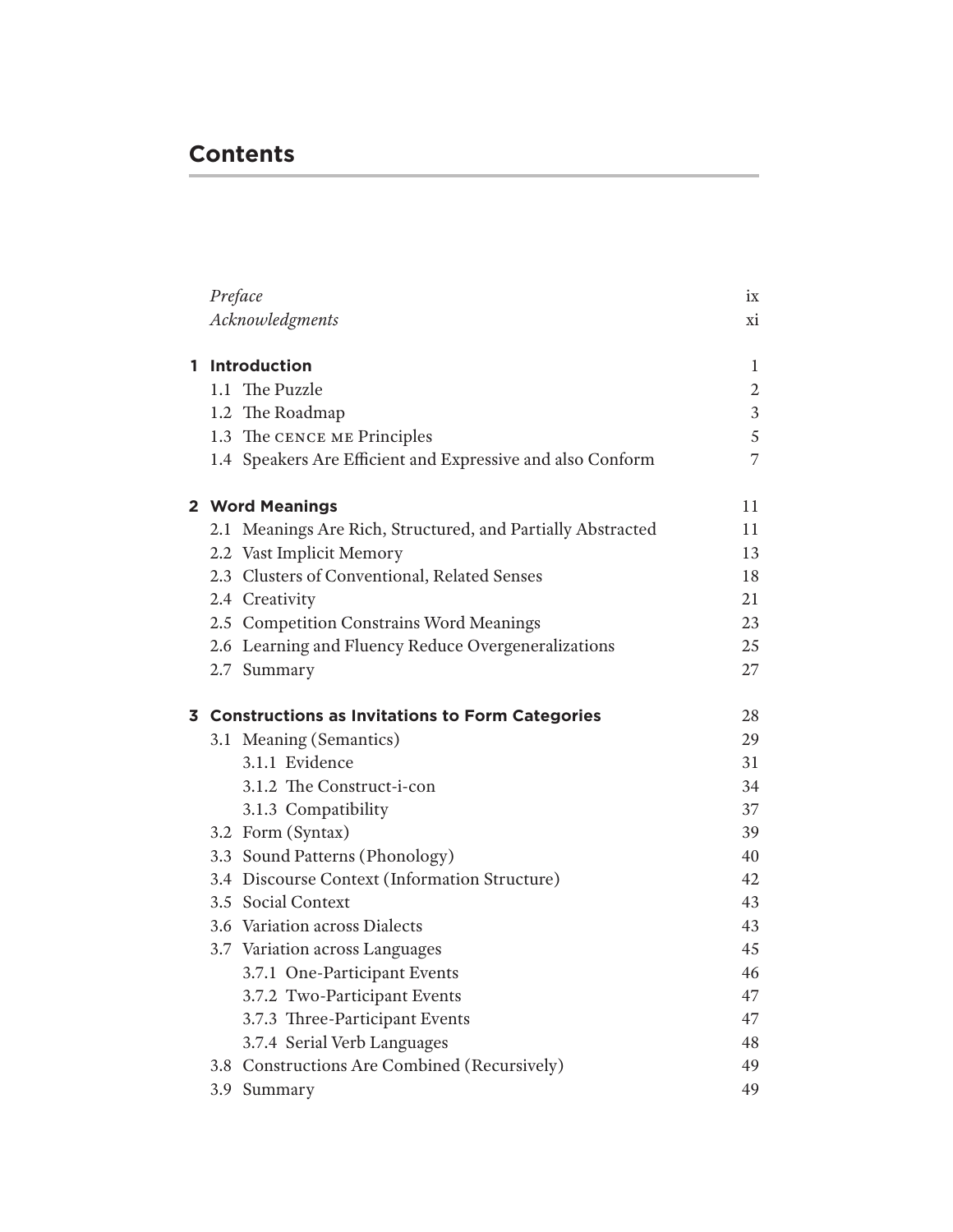|   | 4 Creativity: Coverage Is Key                                    | 51  |
|---|------------------------------------------------------------------|-----|
|   | 4.1 Knowledge and Memory                                         | 51  |
|   | 4.2 Memory for Language                                          | 53  |
|   | 4.3 Verbs in ASCs                                                | 57  |
|   | 4.4 Why Noun Phrases Are Open Slots in ASCs                      | 59  |
|   | 4.5 Simple Entrenchment                                          | 60  |
|   | 4.6 Creativity and Productivity                                  | 61  |
|   | 4.7 Coverage: Clustering of Partially Abstract Exemplars         | 62  |
|   | 4.7.1 Evidence                                                   | 65  |
|   | 4.7.2 Token Frequencies                                          | 68  |
|   | 4.8 Modeling Coverage                                            | 70  |
|   | 4.9 Summary                                                      | 72  |
|   | <b>5 Competition: Statistical Preemption</b>                     | 74  |
|   | 5.1 Constraining Morphology and Meaning                          | 74  |
|   | 5.2 Statistical Preemption                                       | 75  |
|   | 5.3 Evidence                                                     | 77  |
|   | 5.4 Recasts                                                      | 84  |
|   | 5.5 Explain Me This                                              | 85  |
|   | 5.6 Calculating the Probabilities                                | 87  |
|   | 5.7 A Secondary Factor: Confidence                               | 87  |
|   | 5.8 Mechanism: Error-Driven Learning                             | 91  |
|   | 5.9 What Coverage Adds to Statistical Preemption                 | 92  |
|   | 5.10 Summary                                                     | 94  |
|   | <b>6 Age and Accessibility Effects</b>                           | 95  |
|   | 6.1 Younger Children Are More Conservative                       | 98  |
|   | 6.2 Younger Children Are More Likely to Simplify in Production   | 101 |
|   | 6.3 Scaffolding Encourages "Early Abstraction"                   | 105 |
|   | 6.4 Why Adult Learners of English Are Prone to Continuing Errors | 110 |
|   | 6.4.1 Highly Entrenched L1 Warps Representational Space          | 111 |
|   | 6.4.2 Reduced Tendency to Predict Grammatical Forms              | 115 |
|   | 6.5 Summary                                                      | 117 |
| 7 | <b>The Roads Not Taken</b>                                       | 120 |
|   | 7.1 Is Compatibility between Verb and Construction Enough?       | 120 |
|   | 7.2 Are Invisible Features or Underlying Structure Explanatory?  | 121 |
|   | 7.3 Conservatism via Entrenchment?                               | 122 |
|   | 7.4 Are "Tolerance" and "Sufficiency" Numbers Explanatory?       | 128 |
|   | 7.5 Are Frequencies without Function Effective?                  | 133 |
|   | 7.6 Are Storage and Productivity Inversely Related?              | 134 |